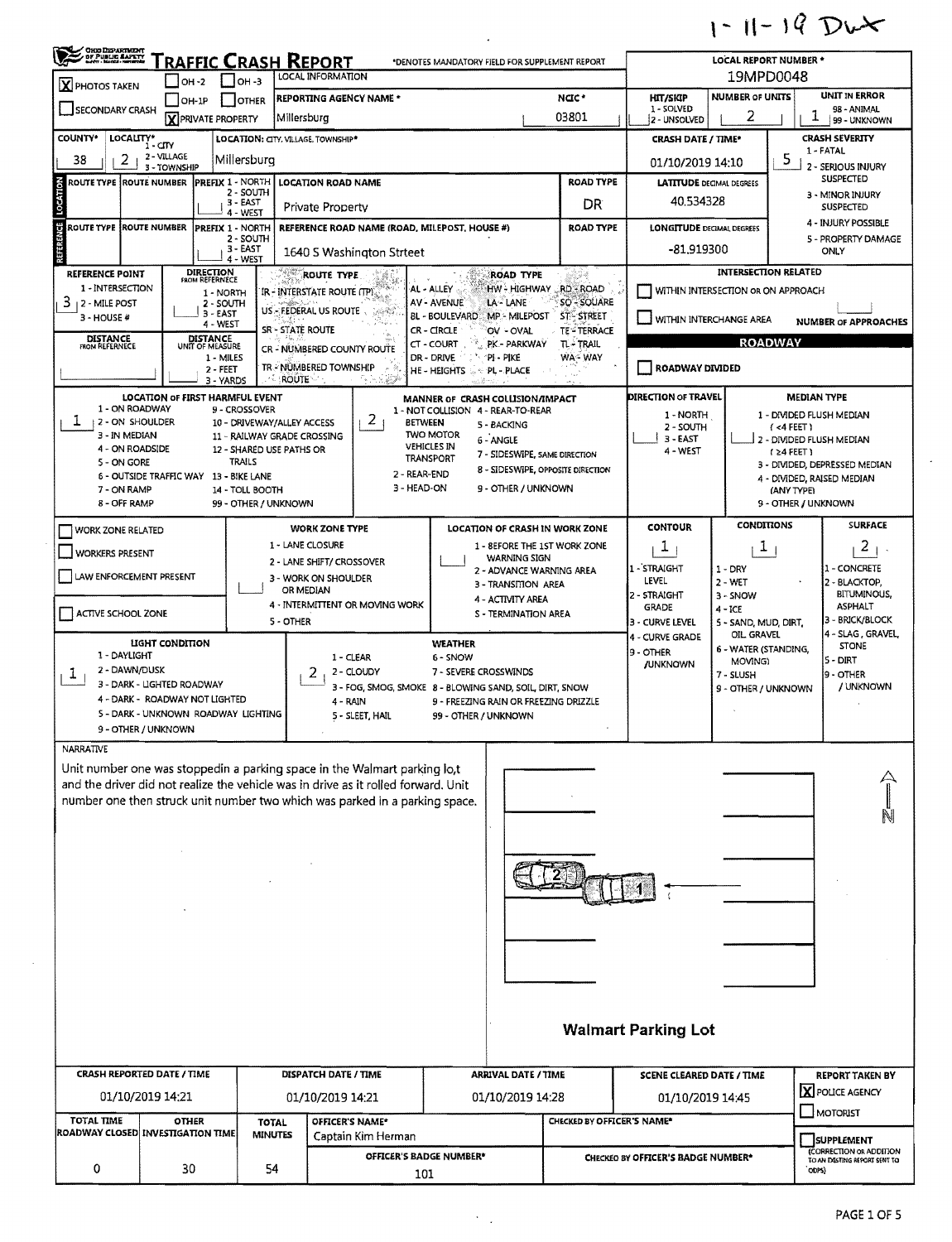|                                                    | <b>OHIO DEPARTMENT</b><br>OF FUBLIC BAFETY                       |                                                               |                                                                        |                                                            |                                                   |                                                       |                                   | <b>LOCAL REPORT NUMBER</b>                                       |
|----------------------------------------------------|------------------------------------------------------------------|---------------------------------------------------------------|------------------------------------------------------------------------|------------------------------------------------------------|---------------------------------------------------|-------------------------------------------------------|-----------------------------------|------------------------------------------------------------------|
|                                                    |                                                                  |                                                               |                                                                        |                                                            |                                                   |                                                       |                                   | 19MPD0048                                                        |
| UNIT#                                              | OWNER NAME: LAST, FIRST, MIDDLE (C) SAME AS DRIVER)              |                                                               |                                                                        |                                                            |                                                   | OWNER PHONEINCLUDE AREA CODE (C) SAME AS DRIVER)      |                                   | DAMAGE                                                           |
|                                                    | PROPER, SHIRLEY, A                                               |                                                               |                                                                        |                                                            | 330-763-1086                                      |                                                       |                                   | DAMAGE SCALE                                                     |
| e<br>Z                                             | OWNER ADDRESS: STREET, CITY, STATE, ZIP ( C) SAME AS DRIVER)     |                                                               |                                                                        |                                                            |                                                   |                                                       | 1 - NONE<br>2<br>2 - MINOR DAMAGE | 3 - FUNCTIONAL DAMAGE<br>4 - DISABLING DAMAGE                    |
| Z<br>۰                                             | 10011 TR 267 , MILLERSBURG, OH, 44654                            |                                                               |                                                                        |                                                            |                                                   | COMMERCIAL CARRIER PHONE: INCLUDE AREA CODE           |                                   | 9 - UNKNOWN                                                      |
|                                                    | COMMERCIAL CARRIER: NAME, ADDRESS, CITY, STATE, ZIP              |                                                               |                                                                        |                                                            |                                                   |                                                       |                                   | <b>DAMAGED AREA(S)</b>                                           |
|                                                    | <b>LP STATE LICENSE PLATE #</b>                                  |                                                               | <b>VEHICLE IDENTIFICATION #</b>                                        | 330-763-1086<br><b>VEHICLE YEAR</b><br><b>VEHICLE MAKE</b> |                                                   |                                                       |                                   | <b>INDICATE ALL THAT APPLY</b>                                   |
| ΟН                                                 | <b>FDW7322</b>                                                   |                                                               | 1GTEK19T5XE535275                                                      |                                                            | 1999                                              | GMC                                                   |                                   |                                                                  |
| <b>INSURANCE</b>                                   | <b>INSURANCE COMPANY</b>                                         |                                                               | <b>INSURANCE POLICY#</b>                                               |                                                            | COLOR                                             | <b>VEHICLE MODEL</b>                                  |                                   |                                                                  |
| <b>X</b> VERIFIED                                  | <b>STATE FARM</b>                                                |                                                               | 588 5518-D20350                                                        |                                                            | SIL                                               | <b>FULL SIZE TRUCK</b>                                |                                   |                                                                  |
|                                                    | <b>TYPE OF USE</b>                                               | IN EMERGENCY                                                  | US DOT #                                                               |                                                            | TOWED BY: COMPANY NAME                            |                                                       |                                   |                                                                  |
| COMMERCIAL                                         | GOVERNMENT                                                       | RESPONSE                                                      | VEHICLE WEIGHT GVWR/GCWR                                               |                                                            | <b>HAZARDOUS MATERIAL</b>                         |                                                       |                                   |                                                                  |
| INTERLOCK<br>DEVICE                                | HIT/SKIP UNIT                                                    | # OCCUPANTS                                                   | $1 - 10K$ LBS.<br>2 - 10.001 - 26K LBS.                                |                                                            | IMATERIAL<br><b>CLASS#</b><br>RELEASED            | <b>PLACARD ID #</b>                                   |                                   |                                                                  |
| <b>EQUIPPED</b>                                    |                                                                  |                                                               | $3 - 26K$ LBS.                                                         |                                                            | PLACARD                                           |                                                       |                                   |                                                                  |
|                                                    | 1 - PASSENGER CAR<br>2 - PASSENGER VAN                           | 6 - VAN (9-15 SEATS)<br>7 - MOTORCYCLE 2-WHEELED              | 12 - GOLF CART<br>13 - SNOWMOBILE                                      |                                                            | 18 - LIMO (LIVERY VEHICLE)                        | 23 - PEDESTRIAN/SKATER                                |                                   |                                                                  |
|                                                    | (MINIVAN)                                                        | 8 - MOTORCYCLE 3-WHEELED                                      | 14 - SINGLE UNIT                                                       | 20 - OTHER VEHICLE                                         | 19 - BUS (16+ PASSENGERS)                         | 24 - WHEELCHAIR (ANY TYPE)<br>25 - OTHER NON-MOTORIST |                                   | 10                                                               |
|                                                    | UNIT TYPE 3 - SPORT UTILITY<br>VEHICLE                           | 9 - AUTOCYCLE<br>10 - MOPED OR MOTORIZED                      | TRUCK<br>15 - SEMI-TRACTOR                                             | 21 - HEAVY EQUIPMENT                                       |                                                   | 26 BICYCLE                                            |                                   |                                                                  |
|                                                    | 4 - PICK UP                                                      | <b>BICYCLE</b>                                                | 16 - FARM EQUIPMENT                                                    |                                                            | 22 - ANIMAL WITH RIDER OR<br>ANIMAL-DRAWN VEHICLE | 27 - TRAIN<br>99 - UNKNOWN OR HIT/SKIP                |                                   |                                                                  |
|                                                    | 5 - CARGO VAN<br>(ATV/UTV)                                       | 11 - ALL TERRAIN VEHCILE                                      | 17 - MOTORHOME                                                         |                                                            |                                                   |                                                       |                                   |                                                                  |
|                                                    | # OF TRAILING UNITS                                              |                                                               |                                                                        |                                                            |                                                   |                                                       |                                   | 12                                                               |
| VEHICLE                                            | WAS VEHICLE OPERATING IN AUTONOMOUS<br>MODE WHEN CRASH OCCURRED? |                                                               | 0 - NO AUTOMATION                                                      |                                                            | 3 - CONDITIONAL AUTOMATION 9 - UNKNOWN            |                                                       |                                   |                                                                  |
| L                                                  |                                                                  | 0                                                             | 1 - DRIVER ASSISTANCE                                                  |                                                            | 4 - HIGH AUTOMATION                               |                                                       |                                   |                                                                  |
|                                                    | 1-YES 2-NO 9-OTHER/UNKNOWN                                       | MODE LEVEL                                                    | AUTONOMOUS 2 - PARTIAL AUTOMATION 5 - FULL AUTOMATION                  |                                                            |                                                   |                                                       |                                   |                                                                  |
|                                                    | 1 - NONE                                                         | 6 - BUS - CHARTER/TOUR                                        | 11 - FIRE                                                              | 16 - FARM                                                  |                                                   | 21 - MAIL CARRIER                                     |                                   |                                                                  |
|                                                    | $2 - TAXI$<br>3 - ELECTRONIC RIDE                                | 7 - BUS - INTERCITY<br>8 - BUS - SHUTTLE                      | 12 - MILITARY<br>13 - POLICE                                           |                                                            | 17 - MOWING<br>18 - SNOW REMOVAL                  | 99 - OTHER / UNKNOWN                                  |                                   |                                                                  |
| SPECIAL                                            | SHARING<br>4 - SCHOOL TRANSPORT                                  | 9 - BUS - OTHER                                               | 14 - PUBLIC UTILITY                                                    |                                                            | 19 - TOWING                                       |                                                       |                                   |                                                                  |
| <b>FUNCTION</b>                                    | 5 - BUS - TRANSIT/COMMUTER                                       | 10 - AMBULANCE                                                | 15 - CONSTRUCTION EQUIP.                                               |                                                            | 20 - SAFETY SERVICE<br>PATROL                     |                                                       |                                   |                                                                  |
|                                                    | 1 - NO CARGO BODY TYPE                                           | 4 - LOGGING                                                   | 7 - GRAIN/CHIPS/GRAVEL                                                 | 11 - DUMP                                                  |                                                   | 99 - OTHER / UNKNOWN                                  |                                   |                                                                  |
|                                                    | / NOT APPLICABLE<br>2 - BUS                                      | 5 - INTERMODAL<br>CONTAINER CHASSIS                           | 8 - POLE                                                               |                                                            | 12 - CONCRETE MIXER                               |                                                       |                                   |                                                                  |
| CARGO<br><b>BODY</b>                               | 3 - VEHICLE TOWING                                               | 6 - CARGOVAN                                                  | 9 - CARGO TANK<br>10 - FLAT BED                                        |                                                            | 13 - AUTO TRANSPORTER<br>14 - GARBAGE/REFUSE      |                                                       |                                   | 9 I T II<br>-3<br>9                                              |
| <b>TYPE</b>                                        | ANOTHER MOTOR VEHICLE                                            | /ENCLOSED BOX                                                 |                                                                        |                                                            |                                                   |                                                       |                                   | ⊙                                                                |
|                                                    | 1 - TURN SIGNALS<br>2 - HEAD LAMPS                               | 4 - BRAKES<br>5 - STEERING                                    | 7 - WORN OR SLICK TIRES<br>8 - TRAILER EQUIPMENT                       |                                                            | 9 - MOTOR TROUBLE<br>10 - DISABLED FROM PRIOR     | 99 - OTHER / UNKNOWN                                  |                                   |                                                                  |
| <b>VEHICLE</b><br>DEFECTS                          | 3 - TAIL LAMPS                                                   | 6 - TIRE BLOWOUT                                              | DEFECTIVE                                                              |                                                            | ACCIDENT                                          |                                                       |                                   |                                                                  |
|                                                    |                                                                  |                                                               |                                                                        |                                                            |                                                   |                                                       | $\Box$ - NO DAMAGE [0]            | U- UNDERCARRIAGE [14]                                            |
|                                                    | 1 - INTERSECTION -<br><b>MARKED CROSSWALK</b>                    | 4 - MIDBLOCK -<br>MARKED CROSSWALK                            | 7 - SHOULDER/ROADSIDE<br>8 - SIDEWALK                                  |                                                            | 10 - DRIVEWAY ACCESS<br>11 - SHARED USE PATHS     | 99 - OTHER / UNKNOWN                                  | $\Box$ -TOP[13]                   | $\Box$ - ALL AREAS [15]                                          |
| NON-<br>MOTORIST                                   | 2 - INTERSECTION -<br>UNMARKED CROSSWALK                         | S - TRAVEL LANE -<br>OTHER LOCATION                           | 9 - MEDIAN/CROSSING                                                    |                                                            | <b>OR TRAILS</b><br>12 - FIRST RESPONDER          |                                                       |                                   | $\Box$ - UNIT NOT AT SCENE [16]                                  |
| LOCATION                                           | 3 - INTERSECTION - OTHER                                         | 6 - BICYCLE LANE                                              | <b>ISLAND</b>                                                          |                                                            | AT INCIDENT SCENE                                 |                                                       |                                   |                                                                  |
|                                                    | 1 - NON-CONTACT                                                  | 1 - STRAIGHT AHEAD<br>2 - BACKING                             | 9 - LEAVING TRAFFIC<br>LANE                                            |                                                            | 15 - WALKING, RUNNING,<br>JOGGING, PLAYING        | 21 - STANDING OUTSIDE<br>DISABLED VEHICLE             |                                   | INITIAL POINT OF CONTACT                                         |
| 3                                                  | 2 - NON-COLLISION<br>ı                                           | 3 - CHANGING LANES<br>4 - OVERTAKING/PASSING                  | 10 - PARKED                                                            |                                                            | 16 - WORKING                                      | 99 - OTHER / UNKNOWN                                  | 0 - NO DAMAGE                     | 14 - UNDERCARRIAGE                                               |
| <b>ACTION</b>                                      | 3 - STRIKING<br>4 - STRUCK                                       | PRE-CRASH 5 - MAKING RIGHT TURN                               | 11 - SLOWING OR STOPPED<br>IN TRAFFIC                                  |                                                            | 17 - PUSHING VEHICLE<br>18 - APPROACHING OR       |                                                       | ı                                 | 1-12 - REFER TO UNIT 15 - VEHICLE NOT AT SCENE<br><b>DIAGRAM</b> |
|                                                    | 5 - BOTH STRIKING                                                | <b>ACTIONS 6 - MAKING LEFT TURN</b><br>7 - MAKING U-TURN      | 12 - DRIVERLESS<br>13 - NEGOTIATING A CURVE                            |                                                            | LEAVING VEHICLE<br>19 - STANDING                  |                                                       | 13 - TOP                          | 99 - UNKNOWN                                                     |
|                                                    | & STRUCK                                                         | 8 - ENTERING TRAFFIC<br>LANE                                  | 14 - ENTERING OR CROSSING 20 - OTHER NON-MOTORIST                      |                                                            |                                                   |                                                       |                                   |                                                                  |
|                                                    | 9 - OTHER / UNKNOWN<br>1 - NONE                                  |                                                               | SPECIFIED LOCATION<br>8 - FOLLOWING TOO CLOSE 13 - IMPROPER START FROM |                                                            | 18 - OPERATING DEFECTIVE                          | 23 - OPENING DDOR INTO                                | <b>TRAFFICWAY FLOW</b>            | TRAFFIC                                                          |
|                                                    | 2 - FAILURE TO YIELD<br>3 - RAN RED LIGHT                        | /ACDA<br>9 - IMPROPER LANE                                    | A PARKED POSITION<br>14 - STOPPED OR PARKED                            |                                                            | <b>EQUIPMENT</b><br>19 - LOAD SHIFTING            | ROADWAY<br>99 - OTHER IMPROPER                        | 1 - ONE-WAY                       | <b>TRAFFIC CONTROL</b><br>1 - ROUNDABOUT 4 - STOP SIGN           |
| 99                                                 | 4 - RAN STOP SIGN                                                | CHANGE                                                        | <b>ILLEGALLY</b>                                                       |                                                            | /FALLING/SPILLING                                 | <b>ACTION</b>                                         | 2 - TWO-WAY<br>2                  | 2 - SIGNAL<br>5 - YIELD SIGN<br>6                                |
|                                                    | <b>S - UNSAFE SPEED</b><br>CONTRIBUTING 6 - IMPROPER TURN        | 10 - IMPROPER PASSING<br>11 - DROVE OFF ROAD                  | 15 - SWERVING TO AVOID<br>16 - WRONG WAY                               |                                                            | 20 - IMPROPER CROSSING<br>21 - LYING IN ROADWAY   |                                                       |                                   | 3 - FLASHER<br>6 - NO CONTROL                                    |
|                                                    | CIRCUMSTANCES 7 LEFT OF CENTER                                   | 12 - IMPROPER BACKING                                         | 17 - VISION OBSTRUCTION                                                |                                                            | 22 - NOT DISCERNIBLE                              |                                                       | # OF THROUGH LANES                | RAIL GRADE CROSSING                                              |
| EVENTS <sub>(S)</sub><br><b>SEOUENCE OF EVENTS</b> |                                                                  |                                                               |                                                                        |                                                            |                                                   |                                                       | ON ROAD                           | 1 - NOT INVLOVED<br>2 - INVOLVED-ACTIVE CROSSING                 |
|                                                    | Sidakatun .<br>1 - OVERTURN/ROLLOVER                             | <b>All And</b><br>7 - SEPARATION OF UNITS                     | NON-COLLISION<br>12 - DOWNHILL RUNAWAY                                 |                                                            | . FINALIT<br>19 - ANIMAL -OTHER                   | 11.3960073.12<br>23 - STRUCK BY FALLING,              | 2                                 | 3 - INVOLVED-PASSIVE CROSSING                                    |
| 20                                                 | 2 - FIRE/EXPLOSION                                               | 8 - RAN OFF ROAD RIGHT                                        | 13 - OTHER NON-COLLISION                                               |                                                            | 20 - MOTOR VEHICLE IN                             | SHIFTING CARGO OR                                     |                                   | UNIT / NON-MOTORIST DIRECTION                                    |
|                                                    | 3 - IMMERSION<br>4 - JACKKNIFE                                   | 9 - RAN OFF ROAD LEFT<br>10 - CROSS MEDIAN                    | 14 - PEDESTRIAN<br>15 - PEDALCYCLE                                     |                                                            | <b>TRANSPORT</b><br>21 - PARKED MOTOR             | ANYTHING SET IN<br>MOTION BY A MOTOR                  |                                   | 1 - NORTH<br>5 - NORTHEAST                                       |
|                                                    | 5 - CARGO / EQUIPMENT<br>LOSS OR SHIFT                           | 11 - CROSS CENTERLINE -<br>OPPOSITE DIRECTION                 | 16 - RAILWAY VEHICLE<br>17 - ANIMAL - FARM                             |                                                            | VEHICLE<br>22 - WORK ZONE                         | <b>VEHICLE</b><br>24 - OTHER MOVABLE                  |                                   | 2 - SOUTH<br><b>6 - NORTHWEST</b>                                |
| 21<br>3 I                                          | 6 - EQUIPMENT FAILURE                                            | OF TRAVEL                                                     | 18 - ANIMAL - DEER                                                     |                                                            | MAINTENANCE                                       | OBJECT                                                | $\mathbf{5}$  <br>Tol<br>FROM     | $3 - EAST$<br>7-SOUTHEAST<br>4 - WEST<br>8 - SOUTHWEST           |
|                                                    | non protestant                                                   | und the                                                       | <b>Exercise COLLISION WITH FIXED OBJECT - STRUCK</b>                   |                                                            | <b>EQUIPMENT</b>                                  | steps and construction<br>oznata sa                   |                                   | 9 - OTHER / UNKNOWN                                              |
|                                                    | 25 - IMPACT ATTENUATOR 31 - GUARDRAIL END<br>/ CRASH CUSHION     | 32 - PORTABLE BARRIER                                         | 38 - OVERHEAD SIGN POST<br>39 - LIGHT / LUMINARIES                     | 46 - FENCE                                                 | 45 - EMBANKMENT                                   | 52 - BUILDING<br>53 - TUNNEL                          |                                   |                                                                  |
|                                                    | 26 - BRIDGE OVERHEAD<br><b>STRUCTURE</b>                         | 33 - MEDIAN CABLE BARRIER<br>34 - MEDIAN GUARDRAIL            | <b>SUPPORT</b><br>40 - UTILITY POLE                                    | <b>48 - TREE</b>                                           | 47 - MAILBOX                                      | 54 - OTHER FIXED<br>OBJECT                            | <b>UNIT SPEED</b>                 | DETECTED SPEED                                                   |
| 5                                                  | 27 - BRIDGE PIER OR                                              | <b>BARRIER</b>                                                | 41 - OTHER POST, POLE                                                  |                                                            | 49 - FIRE HYDRANT<br>50 - WORK ZONE               | 99 - OTHER / UNKNOWN                                  | 2                                 | 1 - STATED / ESTIMATED SPEED                                     |
|                                                    | ABUTMENT<br>28 - BRIDGE PARAPET                                  | 35 - MEDIAN CONCRETE<br><b>BARRIER</b>                        | OR SUPPORT<br>42 - CULVERT                                             |                                                            | <b>MAINTENANCE</b>                                |                                                       |                                   | ı<br>  2 - CALCULATED / EDR                                      |
|                                                    | 29 - BRIDGE RAIL<br>30 - GUARDRAIL FACE                          | 36 - MEDIAN OTHER BARRIER 43 - CURB<br>37 - TRAFFIC SIGN POST | 44 - DITCH                                                             | S1 - WALL                                                  | EQUIPMENT                                         |                                                       | POSTED SPEED                      |                                                                  |
|                                                    | FIRST HARMFUL EVENT                                              |                                                               | <b>MOST HARMFUL EVENT</b>                                              |                                                            |                                                   |                                                       |                                   | 3 - UNDETERMINED                                                 |
|                                                    |                                                                  | T                                                             |                                                                        |                                                            |                                                   |                                                       |                                   |                                                                  |

 $\overline{\phantom{a}}$ 

J.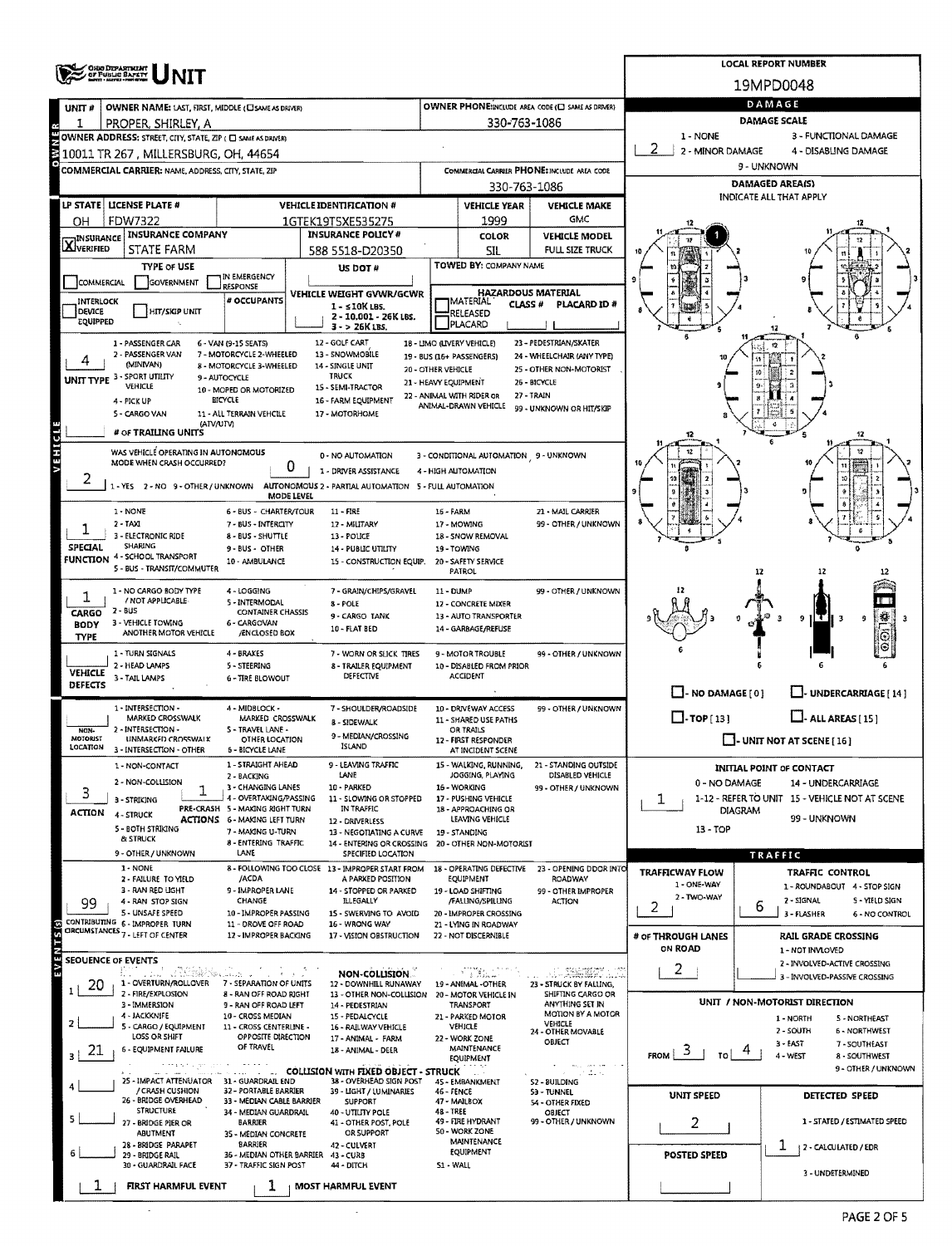|                            | OHIO DEPARTMENT<br>OF PUBLIC BANETY<br>North Albert Personne |                                                           |                                                                       |                      |                                                   |                                                                    |                                       | <b>LOCAL REPORT NUMBER</b>                                       |
|----------------------------|--------------------------------------------------------------|-----------------------------------------------------------|-----------------------------------------------------------------------|----------------------|---------------------------------------------------|--------------------------------------------------------------------|---------------------------------------|------------------------------------------------------------------|
|                            |                                                              |                                                           |                                                                       |                      |                                                   |                                                                    |                                       | 19MPD0048                                                        |
| UNIT#                      | OWNER NAME: LAST, FIRST, MIDDLE (CI SAME AS ORIVER)          |                                                           |                                                                       |                      |                                                   | OWNER PHONE:INCLUDE AREA CODE (E) SAME AS DRIVER)                  |                                       | DAMAGE                                                           |
| 2                          | ·STITZLEIN, CHRISTIE, A                                      |                                                           |                                                                       |                      | 740-504-3092                                      |                                                                    |                                       | <b>DAMAGE SCALE</b>                                              |
|                            | OWNER ADDRESS: STREET, CITY, STATE, ZIP ( C SAME AS DRIVER)  |                                                           |                                                                       |                      |                                                   |                                                                    | 1 - NONE<br>2<br>2 - MINOR DAMAGE     | 3 - FUNCTIONAL DAMAGE<br>4 - DISABLING DAMAGE                    |
|                            | 21500 SR 514, GLENMONT, OH, 44628                            |                                                           |                                                                       |                      |                                                   |                                                                    |                                       | 9 - UNKNOWN                                                      |
|                            | COMMERCIAL CARRIER: NAME, ADDRESS, CITY, STATE, ZIP          |                                                           |                                                                       |                      | 740-504-3092                                      | COMMERCIAL CARRIER PHONE: INCLUDE AREA CODE                        |                                       | <b>DAMAGED AREA(S)</b>                                           |
|                            | LP STATE   LICENSE PLATE #                                   |                                                           | <b>VEHICLE IDENTIFICATION #</b>                                       |                      | <b>VEHICLE YEAR</b>                               | <b>VEHICLE MAKE</b>                                                |                                       | INDICATE ALL THAT APPLY                                          |
| OН                         | <b>HLV9353</b>                                               |                                                           | 3VW267AJ9GM370178                                                     |                      | 2016                                              | <b>VOLKSWAGEN</b>                                                  |                                       |                                                                  |
|                            | <b>INSURANCE COMPANY</b>                                     |                                                           | <b>INSURANCE POLICY #</b>                                             |                      | COLOR                                             | <b>VEHICLE MODEL</b>                                               |                                       |                                                                  |
| <b>X</b> INSURANCE         | OHIO MUTUAL                                                  |                                                           | PPA004980407                                                          |                      | RED                                               | <b>JETTA</b>                                                       |                                       |                                                                  |
|                            | <b>TYPE OF USE</b>                                           | IN EMERGENCY                                              | <b>US DOT #</b>                                                       |                      | TOWED BY: COMPANY NAME                            |                                                                    |                                       |                                                                  |
| COMMERCIAL                 | GOVERNMENT                                                   | <b>RESPONSE</b>                                           | VEHICLE WEIGHT GVWR/GCWR                                              |                      | <b>HAZARDOUS MATERIAL</b>                         |                                                                    |                                       |                                                                  |
| <b>INTERLOCK</b><br>DEVICE | <b>HIT/SKIP UNIT</b>                                         | # OCCUPANTS                                               | $1 - 510K$ LBS.                                                       |                      | MATERIAL<br>CLASS #<br>RELEASED                   | PLACARD ID#                                                        |                                       |                                                                  |
| EQUIPPED                   |                                                              |                                                           | 2 - 10.001 - 26K LBS.<br>$3 - 26K$ LBS.                               |                      | PLACARD                                           |                                                                    |                                       |                                                                  |
|                            | 1 - PASSENGER CAR                                            | 6 - VAN (9-15 SEATS)                                      | 12 - GOLF CART                                                        |                      | 18 - LIMO (LIVERY VEHICLE)                        | 23 - PEDESTRIAN/SKATER                                             |                                       | 12                                                               |
|                            | 2 - PASSENGER VAN<br>(MINIVAN)                               | 7 - MOTORCYCLE 2-WHEELED<br>8 - MOTORCYCLE 3-WHEELED      | 13 - SNOWMOBILE<br>14 - SINGLE UNIT                                   | 20 - OTHER VEHICLE   | 19 - BUS (16+ PASSENGERS)                         | 24 - WHEELCHAIR (ANY TYPE)<br>25 - OTHER NON-MOTORIST              |                                       |                                                                  |
|                            | UNIT TYPE 3 - SPORT UTILITY<br>VEHICLE                       | 9 - AUTOCYCLE                                             | <b>TRUCK</b><br>15 - SEMI-TRACTOR                                     | 21 - HEAVY EQUIPMENT |                                                   | 26 - BICYCLE                                                       |                                       |                                                                  |
|                            | 4 - PICK UP                                                  | 10 - MOPED OR MOTORIZED<br>BICYCLE                        | 16 - FARM EQUIPMENT                                                   |                      | 22 - ANIMAL WITH RIDER OR<br>ANIMAL-DRAWN VEHICLE | 27 - TRAIN                                                         |                                       |                                                                  |
|                            | 5 - CARGO VAN<br>(ATV/UTV)                                   | 11 - ALL TERRAIN VEHCILE                                  | 17 - MOTORHOME                                                        |                      |                                                   | 99 - UNKNOWN OR HIT/SKIP                                           |                                       | G                                                                |
|                            | # OF TRAILING UNITS                                          |                                                           |                                                                       |                      |                                                   |                                                                    | 12                                    | 12<br>11                                                         |
| VEHICLE                    | WAS VEHICLE OPERATING IN AUTONOMOUS                          |                                                           | 0 - NO AUTOMATION                                                     |                      | 3 - CONDITIONAL AUTOMATION 9 - UNKNOWN            |                                                                    |                                       |                                                                  |
|                            | MODE WHEN CRASH OCCURRED?                                    | 0                                                         | 1 - DRIVER ASSISTANCE                                                 |                      | 4 - HIGH AUTOMATION                               |                                                                    |                                       |                                                                  |
|                            | 1-YES 2-NO 9-OTHER/UNKNOWN                                   | MODE LEVEL                                                | AUTONOMOUS 2 - PARTIAL AUTOMATION 5 - PULL AUTOMATION                 |                      |                                                   |                                                                    |                                       |                                                                  |
|                            | 1 - NONE                                                     | 6 - BUS - CHARTER/TOUR                                    | 11 - FIRE                                                             | 16 - FARM            |                                                   | 21 - MAIL CARRIER                                                  |                                       |                                                                  |
|                            | $2 - TAXI$<br>3 - ELECTRONIC RIOE                            | 7 - BUS - INTERCITY                                       | 12 - MIUTARY                                                          |                      | 17 - MOWING                                       | 99 - OTHER / UNKNOWN                                               |                                       |                                                                  |
| SPECIAL                    | SHARING                                                      | 8 - BUS - SHUTTLE<br>9 - BUS - OTHER                      | 13 - POLICE<br><b>14 - PUBLIC UTILITY</b>                             | 19 - TOWING          | 18 - SNOW REMOVAL                                 |                                                                    |                                       |                                                                  |
|                            | FUNCTION 4 - SCHOOL TRANSPORT<br>5 - BUS - TRANSIT/COMMUTER  | 10 - AMBULANCE                                            | 15 - CONSTRUCTION EQUIP.                                              |                      | 20 - SAFETY SERVICE<br>PATROL                     |                                                                    |                                       | 12                                                               |
|                            |                                                              |                                                           |                                                                       |                      |                                                   |                                                                    |                                       |                                                                  |
| 1                          | 1 - NO CARGO BODY TYPE<br>/ NOT APPLICABLE                   | 4 - LOGGING<br>5 - INTERMODAL                             | 7 - GRAIN/CHIPS/GRAVEL<br>$8 - POLE$                                  | 11 - DUMP            | 12 - CONCRETE MIXER                               | 99 - OTHER / UNKNOWN                                               |                                       |                                                                  |
| CARGO<br><b>BODY</b>       | $2 - BUS$<br>3 - VEHICLE TOWING                              | CONTAINER CHASSIS<br>6 - CARGOVAN                         | 9 - CARGO TANK                                                        |                      | 13 - AUTO TRANSPORTER                             |                                                                    |                                       | e<br>陽<br>$9 \Gamma$<br>9<br>-3.<br>- 3                          |
| TYPE.                      | ANOTHER MOTOR VEHICLE                                        | /ENCLOSED BOX                                             | 10 - FLAT BED                                                         |                      | 14 - GARBAGE/REFUSE                               |                                                                    |                                       |                                                                  |
|                            | 1 - TURN SIGNALS                                             | 4 - BRAKES                                                | 7 - WORN OR SLICK TIRES                                               |                      | 9 - MOTOR TROUBLE                                 | 99 - OTHER / UNKNOWN                                               |                                       |                                                                  |
| <b>VEHICLE</b>             | 2 - HEAD LAMPS<br>3 - TAIL LAMPS                             | 5 - STEERING<br><b>6 - TIRE BLOWOUT</b>                   | <b>B - TRAILER EQUIPMENT</b><br>DEFECTIVE                             |                      | 10 - DISABLED FROM PRIOR<br>ACCIDENT              |                                                                    |                                       |                                                                  |
| <b>DEFECTS</b>             |                                                              |                                                           |                                                                       |                      |                                                   |                                                                    | $\Box$ - NO DAMAGE [0]                | - UNDERCARRIAGE [14]                                             |
|                            | 1 - INTERSECTION -<br>MARKED CROSSWALK                       | 4 - MIDBLOCK -<br>MARKED CROSSWALK                        | 7 - SHOULDER/ROADSIDE                                                 |                      | 10 - DRIVEWAY ACCESS<br>11 - SHARED USE PATHS     | 99 - OTHER / UNKNOWN                                               | $\Box$ -TOP[13]                       | $L$ -ALL AREAS [15]                                              |
| NON-<br>MOTORIST           | 2 - INTERSECTION -<br>UNMARKED CROSSWALK                     | S - TRAVEL LANE -                                         | 8 - SIDEWALK<br>9 - MEDIAN/CROSSING                                   |                      | OR TRAILS                                         |                                                                    |                                       |                                                                  |
| LOCATION                   | 3 - INTERSECTION - OTHER                                     | OTHER LOCATION<br>6 - BICYCLE LANE                        | ISLAND                                                                |                      | 12 - FIRST RESPONDER<br>AT INCIDENT SCENE         |                                                                    |                                       | - UNIT NOT AT SCENE [16]                                         |
|                            | 1 - NON-CONTACT                                              | 1 - STRAIGHT AHEAD<br>2 - BACKING                         | 9 - LEAVING TRAFFIC<br>LANE                                           |                      | 15 - WALKING, RUNNING,<br>JOGGING, PLAYING        | 21 - STANDING OUTSIDE<br>DISABLED VEHICLE                          |                                       | <b>INITIAL POINT OF CONTACT</b>                                  |
| 4                          | 2 - NON-COLLISION<br>10                                      | 3 - CHANGING LANES                                        | 10 - PARKED                                                           |                      | 16 - WORKING                                      | 99 - OTHER / UNKNOWN                                               | 0 - NO DAMAGE                         | 14 - UNDERCARRIAGE                                               |
|                            | 3 - STRIKING                                                 | 4 - OVERTAKING/PASSING<br>PRE-CRASH 5 - MAKING RIGHT TURN | 11 - SLOWING OR STOPPED<br>IN TRAFFIC                                 |                      | 17 - PUSHING VEHICLE<br>18 - APPROACHING OR       |                                                                    | 7                                     | 1-12 - REFER TO UNIT 15 - VEHICLE NOT AT SCENE<br><b>DIAGRAM</b> |
| <b>ACTION</b>              | 4 - STRUCK<br>S - BOTH STRIKING                              | <b>ACTIONS 6 - MAKING LEFT TURN</b>                       | 12 - DRIVERLESS                                                       |                      | LEAVING VEHICLE                                   |                                                                    | $13 - TOP$                            | 99 - UNKNOWN                                                     |
|                            | <b>&amp; STRUCK</b>                                          | 7 - MAKING U-TURN<br>8 - ENTERING TRAFFIC                 | 13 - NEGOTIATING A CURVE<br>14 - ENTERING OR CROSSING                 |                      | 19 - STANDING<br>20 - OTHER NON-MOTORIST          |                                                                    |                                       |                                                                  |
|                            | 9 - OTHER / UNKNOWN                                          | LANE                                                      | SPECIFIED LOCATION                                                    |                      |                                                   |                                                                    |                                       | TRAFFIC                                                          |
|                            | 1 - NONE<br>2 - FAILURE TO YIELD                             | /ACDA                                                     | B - FOLLOWING TOO CLOSE 13 - IMPROPER START FROM<br>A PARKED POSITION |                      | 18 - OPERATING DEFECTIVE<br>EQUIPMENT             | 23 - OPENING DOOR INTO<br>ROADWAY                                  | <b>TRAFFICWAY FLOW</b><br>1 - ONE-WAY | TRAFFIC CONTROL<br>1 - ROUNDABOUT 4 - STOP SIGN                  |
| 1                          | 3 - RAN RED LIGHT<br>4 - RAN STOP SIGN                       | 9 - IMPROPER LANE<br>CHANGE                               | 14 - STOPPED OR PARKED<br><b>ILLEGALLY</b>                            |                      | 19 - LOAD SHIFTING<br>/FALLING/SPILLING           | 99 - OTHER IMPROPER<br><b>ACTION</b>                               | 2 - TWO-WAY                           | 2 - SIGNAL<br>5 - YIELD SIGN                                     |
|                            | 5 - UNSAFE SPEED<br>CONTRIBUTING 6 - IMPROPER TURN           | 10 - IMPROPER PASSING                                     | 15 - SWERVING TO AVOID                                                |                      | 20 - IMPROPER CROSSING                            |                                                                    | 2                                     | ь<br>3 - FLASHER<br>6 - NO CONTROL                               |
| EVENTS (S)                 | GROUMSTANCES 7 - LEFT OF CENTER                              | 11 - DROVE OFF ROAD<br>12 - IMPROPER BACKING              | 16 - WRONG WAY<br>17 - VISION OBSTRUCTION                             |                      | 21 - LYING IN ROADWAY<br>22 - NOT DISCERNIBLE     |                                                                    | # of THROUGH LANES                    | <b>RAIL GRADE CROSSING</b>                                       |
|                            |                                                              |                                                           |                                                                       |                      |                                                   |                                                                    | ON ROAD                               | 1 - NOT INVLOVED                                                 |
| <b>SEOUENCE OF EVENTS</b>  | E STERNET LETT                                               |                                                           | <b>NON-COLLISION</b>                                                  |                      |                                                   | SATISTIC TO THE ASSESSED TO THE TRANSPORT TO THE SATISFIED ONLY TO | 2                                     | 2 - INVOLVED-ACTIVE CROSSING<br>3 - INVOLVED-PASSIVE CROSSING    |
| 20                         | 1 - OVERTURN/ROLLOVER<br>2 - FIRE/EXPLOSION                  | 7 - SEPARATION OF UNITS<br>8 - RAN OFF ROAD RIGHT         | 12 - DOWNHILL RUNAWAY<br>13 - OTHER NON-COLLISION                     |                      | 19 - ANIMAL - OTHER<br>20 - MOTOR VEHICLE IN      | 23 - STRUCK BY FALLING,<br>SHIFTING CARGO OR                       |                                       |                                                                  |
|                            | 3 - IMMERSION                                                | 9 - RAN OFF ROAD LEFT                                     | 14 - PEDESTRIAN                                                       |                      | TRANSPORT                                         | ANYTHING SET IN<br>MOTION BY A MOTOR                               |                                       | UNIT / NON-MOTORIST DIRECTION                                    |
|                            | 4 - JACKKNIFE<br>5 - CARGO / EQUIPMENT                       | 10 - CROSS MEDIAN<br>11 - CROSS CENTERLINE -              | 15 - PEDALCYCLE<br>16 - RAILWAY VEHICLE                               |                      | 21 - PARKED MOTOR<br>VEHICLE                      | VEHICLE<br>24 - OTHER MOVABLE                                      |                                       | 1 - NORTH<br>5 - NORTHEAST<br>2 - SOUTH<br><b>6 - NORTHWEST</b>  |
|                            | LOSS OR SHIFT<br>6 - EQUIPMENT FAILURE                       | OPPOSITE DIRECTION<br>OF TRAVEL                           | 17 - ANIMAL - FARM<br>18 - ANIMAL - DEER                              |                      | 22 - WORK ZONE<br>MAINTENANCE                     | OBJECT                                                             |                                       | 3 - EAST<br>7 - SOUTHEAST<br>4                                   |
|                            |                                                              |                                                           | <b>PERFORMATION COLLISION WITH FIXED OBJECT - STRUCK AND ARE</b>      |                      | EQUIPMENT                                         | si si si prevene e u con                                           | $FROM$ $3 +$<br>то∣                   | 4 - WEST<br>8 - SOUTHWEST<br>9 - OTHER / UNKNOWN                 |
|                            | 25 - IMPACT ATTENUATOR                                       | 31 - GUARDRAIL END                                        | 38 - OVERHEAD SIGN POST                                               |                      | 45 - EMBANKMENT                                   | 52 - BUILDING                                                      |                                       |                                                                  |
|                            | / CRASH CUSHION<br>26 - BRIDGE OVERHEAD                      | 32 - PORTABLE BARRIER<br>33 - MEDIAN CABLE BARRIER        | 39 - LIGHT / LUMINARIES<br><b>SUPPORT</b>                             | 46 - FENCE           | 47 - MAILBOX                                      | <b>S3 - TUNNEL</b><br>54 - OTHER FIXED                             | UNIT SPEED                            | DETECTED SPEED                                                   |
| 5                          | <b>STRUCTURE</b><br>27 - BRIDGE PIER OR                      | 34 - MEDIAN GUARDRAIL<br><b>BARRIER</b>                   | 40 - UTILITY POLE<br>41 - OTHER POST, POLE                            | 48 - TREE            | 49 - FIRE HYDRANT                                 | OBJECT<br>99 - OTHER / UNKNOWN                                     | 0                                     | 1 - STATED / ESTIMATED SPEED                                     |
|                            | ABUTMENT                                                     | 35 - MEDIAN CONCRETE                                      | OR SUPPORT                                                            |                      | 50 - WORK ZONE<br>MAINTENANCE                     |                                                                    |                                       |                                                                  |
|                            | 28 - BRIDGE PARAPET<br>29 - BRIDGE RAIL                      | BARRIER<br>36 - MEDIAN OTHER BARRIER 43 - CURB            | 42 - CULVERT                                                          |                      | EQUIPMENT                                         |                                                                    | POSTED SPEED                          | ı<br>  2 - CALCULATED / EDR                                      |
|                            | 30 - GUARDRAIL FACE                                          | 37 - TRAFFIC SIGN POST                                    | 44 - DITCH                                                            | 51 - WALL            |                                                   |                                                                    |                                       | 3 - UNDETERMÍNED                                                 |
|                            | FIRST HARMFUL EVENT                                          |                                                           | <b>MOST HARMFUL EVENT</b>                                             |                      |                                                   |                                                                    |                                       |                                                                  |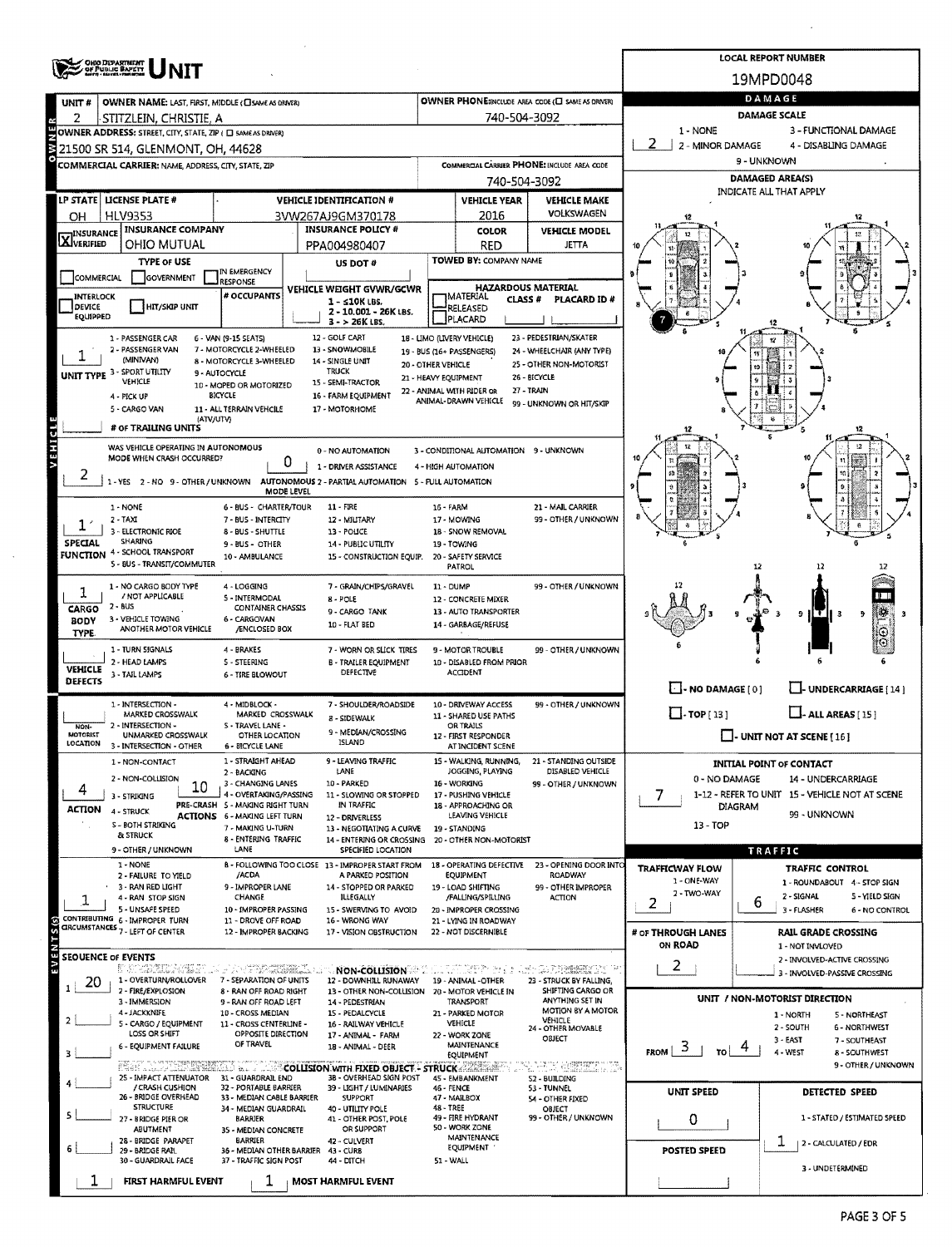| OHOO DEPARTMENT<br>OF PUBLIC BAFETY<br>MISTELLIANSE NOVINSIA  |                                          |  | <b>MOTORIST / NON-MOTORIST</b>                              |                   |                                                  |                        |                                                 |              |                                                           |               |                             | <b>LOCAL REPORT NUMBER</b>                                 |               |                        |                                           |                            |
|---------------------------------------------------------------|------------------------------------------|--|-------------------------------------------------------------|-------------------|--------------------------------------------------|------------------------|-------------------------------------------------|--------------|-----------------------------------------------------------|---------------|-----------------------------|------------------------------------------------------------|---------------|------------------------|-------------------------------------------|----------------------------|
| UNIT #                                                        | NAME: LAST, FIRST, MIDDLE                |  |                                                             |                   |                                                  |                        |                                                 |              |                                                           |               |                             | <b>DATE OF BIRTH</b>                                       | 19MPD0048     |                        | AGE                                       | <b>GENDER</b>              |
|                                                               |                                          |  |                                                             |                   |                                                  |                        |                                                 |              |                                                           |               |                             |                                                            |               |                        |                                           |                            |
| 1                                                             | PROPER, RONALD, L                        |  |                                                             |                   |                                                  |                        |                                                 |              |                                                           |               |                             | 07/28/1945                                                 |               |                        | 73                                        | м                          |
|                                                               | ADDRESS: STREET, CITY, STATE, ZIP        |  |                                                             |                   |                                                  |                        |                                                 |              |                                                           |               |                             | <b>CONTACT PHONE - INCLUDE AREA CODE</b>                   |               |                        |                                           |                            |
| ğ                                                             |                                          |  | 10011 TR 267 , MILLERSBURG, OH, 44654                       |                   |                                                  |                        |                                                 |              |                                                           |               | 330-763-1506                |                                                            |               |                        |                                           |                            |
| <b>M-NON</b><br><b>INJURIES INJURED</b><br>5                  | TAKEN<br>BY<br>111                       |  | <b>EMS AGENCY (NAME)</b>                                    |                   |                                                  |                        | INJURED TAKEN TO: MEDICAL FACILITY (NAME, CITY) |              | <b>SAFETY EQUIPMENT</b><br><b>USED</b><br>99              |               | DOT-Compliant<br>IMC HELMET | SEATING<br><b>POSITION</b><br>1                            |               | AIR BAG USAGE<br>1     | <b>EJECTION</b><br>1                      | <b>TRAPPED</b><br>1        |
| <b>RIST</b>                                                   |                                          |  | OL STATE OPERTATOR LICENSE NUMBER                           |                   |                                                  | <b>OFFENSE CHARGED</b> |                                                 | LOCAL        | <b>OFFENSE DESCRIPTION</b>                                |               |                             |                                                            |               | <b>CITATION NUMBER</b> |                                           |                            |
| g<br>он                                                       | RP095657                                 |  |                                                             |                   |                                                  |                        |                                                 | <b>CODE</b>  |                                                           |               |                             |                                                            |               |                        |                                           |                            |
| OL CLASS                                                      | <b>ENDORSEMENT</b>                       |  |                                                             | <b>DRIVER</b>     |                                                  |                        | ALCOHOL / DRUG SUSPECTED                        |              | <b>CONDITION</b>                                          |               | <b>ALCOHOL TEST</b>         |                                                            |               |                        | <b>DRUG TEST(S)</b>                       |                            |
|                                                               |                                          |  | <b>RESTRICTION SELECT UP TO 3</b>                           |                   | <b>DISTRACTED</b>                                | <b>ALCOHOL</b>         | MARUUANA                                        |              |                                                           | <b>STATUS</b> | <b>TYPE</b>                 | VALUE                                                      | <b>STATUS</b> | <b>TYPE</b>            |                                           | RESULTS SELECT UP TO 4     |
| 4                                                             |                                          |  |                                                             | $(8Y_1)$          |                                                  | OTHER DRUG             |                                                 |              | 1                                                         | 1             | 1                           |                                                            | 1             | 1                      |                                           |                            |
| $UNIT$ #                                                      |                                          |  | NAME: LAST, FIRST, MIDDLE                                   |                   |                                                  |                        |                                                 |              |                                                           |               |                             | <b>DATE OF BIRTH</b>                                       |               |                        | AGE                                       | <b>GENDER</b>              |
|                                                               |                                          |  |                                                             |                   |                                                  |                        |                                                 |              |                                                           |               |                             |                                                            |               |                        |                                           |                            |
|                                                               |                                          |  |                                                             |                   |                                                  |                        |                                                 |              |                                                           |               |                             |                                                            |               |                        |                                           |                            |
| 5                                                             | <b>ADDRESS: STREET, CITY, STATE, ZIP</b> |  |                                                             |                   |                                                  |                        |                                                 |              |                                                           |               |                             | <b>CONTACT PHONE - INCLUDE AREA CODE</b>                   |               |                        |                                           |                            |
|                                                               |                                          |  |                                                             |                   |                                                  |                        |                                                 |              |                                                           |               |                             |                                                            |               |                        |                                           |                            |
| <b>INJURIES</b>                                               | <b>INJURED</b><br><b>TAKEN</b>           |  | <b>EMS AGENCY (NAME)</b>                                    |                   |                                                  |                        | INJURED TAKEN TO: MEDICAL FACILITY (NAME, CITY) |              | SAFETY EQUIPMENT<br><b>USED</b>                           |               | DOT-COMPLIANT               | SEATING<br>POSITION                                        |               | AIR BAG USAGE          | <b>EJECTION</b>                           | <b>TRAPPED</b>             |
|                                                               | BY                                       |  |                                                             |                   |                                                  |                        |                                                 |              |                                                           |               | IMC HELMET                  |                                                            |               |                        |                                           |                            |
|                                                               |                                          |  | OL STATE OPPERTATOR LICENSE NUMBER                          |                   |                                                  | <b>OFFENSE CHARGED</b> |                                                 | LOCAL        | OFFENSE DESCRIPTION                                       |               |                             |                                                            |               | <b>CITATION NUMBER</b> |                                           |                            |
| <b>ON-MON / T2IROLO</b>                                       |                                          |  |                                                             |                   |                                                  |                        |                                                 | CODE         |                                                           |               |                             |                                                            |               |                        |                                           |                            |
|                                                               | <b>ENDORSEMENT</b>                       |  |                                                             |                   |                                                  |                        |                                                 |              |                                                           |               | <b>ALCOHOL TEST</b>         |                                                            |               |                        | DRUG TEST(S)                              |                            |
| OL CLASS                                                      |                                          |  | <b>RESTRICTION SELECT UP TO 3</b>                           | <b>DRIVER</b>     | <b>DISTRACTED</b>                                | <b>ALCOHOL</b>         | ALCOHOL / DRUG SUSPECTED<br>MARIJUANA           |              | <b>CONDITION</b>                                          | <b>STATUS</b> | <b>TYPE</b>                 | VALUE                                                      | <b>STATUS</b> | <b>TYPE</b>            |                                           | RESULTS SELECT UP TO 4     |
|                                                               |                                          |  |                                                             | BY                |                                                  | <b>OTHER DRUG</b>      |                                                 |              |                                                           |               |                             |                                                            |               |                        |                                           |                            |
| UNIT#                                                         |                                          |  | NAME: LAST, FIRST, MIDDLE                                   |                   |                                                  |                        |                                                 |              |                                                           |               |                             |                                                            |               |                        |                                           |                            |
|                                                               |                                          |  |                                                             |                   |                                                  |                        |                                                 |              |                                                           |               |                             | DATE OF BIRTH                                              |               |                        | AGE                                       | <b>GENDER</b>              |
|                                                               |                                          |  |                                                             |                   |                                                  |                        |                                                 |              |                                                           |               |                             |                                                            |               |                        |                                           |                            |
|                                                               | ADDRESS: STREET, CITY, STATE, ZIP        |  |                                                             |                   |                                                  |                        |                                                 |              |                                                           |               |                             | <b>CONTACT PHONE - INCLUDE AREA CODE</b>                   |               |                        |                                           |                            |
|                                                               |                                          |  |                                                             |                   |                                                  |                        |                                                 |              |                                                           |               |                             |                                                            |               |                        |                                           |                            |
| <b>INJURIES INJURED</b>                                       |                                          |  | <b>EMS AGENCY (NAME)</b>                                    |                   |                                                  |                        | INJURED TAKEN TO: MEDICAL FACILITY (NAME CITY)  |              | <b>SAFETY EQUIPMENT</b><br><b>USED</b>                    |               | 1DOT-Compuant               | <b>SEATING</b><br>POSITION                                 |               |                        | AIR BAG USAGE EIECTION                    | <b>TRAPPED</b>             |
|                                                               | <b>TAKEN</b><br>BY                       |  |                                                             |                   |                                                  |                        |                                                 |              |                                                           |               | IMC HELMET                  |                                                            |               |                        |                                           |                            |
| TORIST / NON-MOTOR<br><b>OL STATE</b>                         |                                          |  | OPERTATOR LICENSE NUMBER                                    |                   |                                                  | <b>OFFENSE CHARGED</b> |                                                 | <b>LOCA!</b> | OFFENSE DESCRIPTION                                       |               |                             |                                                            |               | <b>CITATION NUMBER</b> |                                           |                            |
|                                                               |                                          |  |                                                             |                   |                                                  |                        |                                                 | CODE         |                                                           |               |                             |                                                            |               |                        |                                           |                            |
|                                                               | <b>ENDORSEMENT</b>                       |  |                                                             |                   |                                                  |                        |                                                 |              |                                                           |               |                             |                                                            |               |                        |                                           |                            |
| <b>OL CLASS</b>                                               |                                          |  | <b>RESTRICTION SELECT UP TO 3</b>                           | <b>DRIVER</b>     | <b>DISTRACTED</b>                                | <b>ALCOHOL</b>         | ALCOHOL / DRUG SUSPECTED<br>MARUUANA            |              | <b>CONDITION</b>                                          | <b>STATUS</b> | ALCOHOL TEST<br><b>TYPE</b> | VALUE                                                      | <b>STATUS</b> | <b>TYPE</b>            | DRUG TEST(S)                              | RESULTS SELECT UP TO 4     |
|                                                               |                                          |  |                                                             | BY                |                                                  | <b>OTHER DRUG</b>      |                                                 |              |                                                           |               |                             |                                                            |               |                        |                                           |                            |
|                                                               |                                          |  |                                                             |                   |                                                  |                        |                                                 |              |                                                           |               |                             |                                                            |               |                        |                                           |                            |
| 1-FATAL                                                       | <b>INJURIES</b>                          |  | <b>SEATING POSITION</b>                                     |                   | AIR BAG<br>1 - NOT DEPLOYED                      |                        | <b>OL CLASS</b>                                 |              | OL RESTRICTION(S)                                         |               |                             | <b>DRIVER DISTRACTION</b>                                  |               |                        | <b>TEST STATUS</b>                        |                            |
| 2 - SUSPECTED SERIOUS                                         |                                          |  | 1 - FRONT - LEFT SIDE<br>(MOTORCYCLE DRIVER).               |                   | 2 - DEPLOYED FRONT                               |                        | 1 - CLASS A                                     |              | 1 - ALCOHOL INTERLOCK<br><b>DEVICE</b>                    |               |                             | 1 - NOT DISTRACTED<br>2 - MANUALLY OPERATING AN            |               |                        | 1 - NONE GIVEN<br>2-TEST REFUSED          |                            |
| INJURY                                                        |                                          |  | 2 FRONT MIDDLE<br>3 - FRONT - RIGHT SIDE                    |                   | 3 - Deployed Side<br>4 - DEPLOYED BOTH           |                        | 2 - CLASS B<br>3 - CLASS C                      |              | COLINTRASTATE ONLY<br>3 - CORRECTIVE LENSES               |               |                             | <b>ELECTRONIC</b><br>COMMMUNICATION DEVICE                 |               |                        | 3 - TEST GIVEN,                           | CONTAMINATED SAMPLE        |
| 3 - SUSPECTED MINOR<br>. INJURY                               |                                          |  | 4 - SECOND - LEFT SIDE<br>(MOTORCYCLE PASSENGER)            | <b>FRONT/SIDE</b> | S - NOT APPLICABLE                               |                        | 4 - REGULAR CLASS                               |              | 4 - FARM WAIVER<br><b>5 - EXCEPT CLASS A BUS:</b>         |               |                             | (TEXTING, TYPING,<br><b>FITALTNIEL</b>                     |               |                        | / UNUSABLE                                |                            |
| 4 - POSSIBLE INJURY                                           |                                          |  | <b>5 - SECOND - MIDDLE</b>                                  |                   | 9 - DEPLOYMENT UNKNOWN                           |                        | (OHIO = D)                                      |              | 6 - EXCEPT CLASS A                                        |               |                             | 3 - TALKING ON HANDS-FREE<br>COMMUNICATION DEVICE          |               |                        | 4 - TEST GIVEN,<br>RESULTS KNOWN          |                            |
| 5 - NO APPARENT INJURY                                        |                                          |  | 6 - SECOND - RIGHT SIDE<br>7 - THIRD - LEFT SIDE            |                   | <b>EJECTION</b>                                  |                        | 5 - M/C MOPED ONLY                              |              | & CLASS B BUS<br>7 - EXCEPT TRACTOR-TRAILER               |               |                             | 4 - TALKING ON HAND-HELD                                   |               |                        | S - TEST GIVEN,<br><b>RESULTS UNKNOWN</b> |                            |
| <b>INJURIES TAKEN BY</b>                                      |                                          |  | (MOTORCYCLE SIDE CAR)<br>8 - Third - Middle                 | 1 - NOT EJECTED   |                                                  |                        | 6 - NO VALID OL'                                |              | 8 - INTERMEDIATE LICENSE<br><b>RESTRICTIONS</b>           |               |                             | <b>COMMUNICATION DEVICE</b><br>5 - OTHER ACTIVITY WITH AN  |               |                        |                                           | <b>ALCOHOL TEST TYPE</b>   |
| 1 - NOT TRANSPORTED                                           |                                          |  | 9 - THIRD - RIGHT SIDE                                      |                   | 2 - PARTIALLY EJECTED                            |                        | <b>OL ENDORSEMENT</b>                           |              | - LEARNER'S PERMIT<br><b>RESTRICTIONS</b>                 |               |                             | ELECTRONIC DEVICE<br>6 - PASSENGER                         |               | 1 - NONE               |                                           |                            |
| <b>/TREATED AT SCENE</b><br>- EMS                             |                                          |  | 10 - SLEEPER SECTION<br>OF TRUCK CAB.                       |                   | <b>3 - TOTALLY EJECTED</b><br>4 - NOT APPLICABLE |                        | H - HAZMAT.                                     |              | <b>10 - LIMITED TO DAYLIGHT</b>                           |               |                             | 7 - OTHER DISTRACTION<br>INSIDE THE VEHICLE                |               | 2-BLOOD<br>3 - URINE   |                                           |                            |
| 3 - POLICE                                                    |                                          |  | 11 - PASSENGER IN                                           |                   | <b>TRAPPED</b>                                   |                        | M - MOTORCYCLE                                  |              | ONLY<br>11 - LIMITED TO EMPLOYMENT                        |               |                             | 8 - OTHER DISTRACTION                                      |               | 4 - BREATH             |                                           |                            |
| 9 - OTHER / UNKNOWN                                           |                                          |  | OTHER ENCLOSED CARGO<br>AREA (NON-TRAILING UNIT,            | 1 NOT TRAPPED     |                                                  |                        | P - PASSENGER                                   |              | <b>12 - LIMITED - OTHER</b><br>13 - MECHANICAL DEVICES    |               |                             | OUTSIDE THE VEHICLE<br>9 - OTHER / UNKNOWN                 |               | 5 - OTHER              |                                           |                            |
| <b>SAFETY EQUIPMENT</b>                                       |                                          |  | BUS, PICK-UP WITH CAP)<br>- PASSENGER IN 1<br>12            | 2 - EXTRICATED BY | MECHANICAL MEANS                                 |                        | N - TANKER<br>Q.- MOTOR SCOOTER                 |              | (SPECIAL BRAKES, HAND<br>CONTROLS, OR OTHER               |               |                             | <u>CONDITION</u>                                           |               | 1 <sup>2</sup> NONE    | <b>DRUG TEST TYPE</b>                     |                            |
| 1-NONE USED                                                   |                                          |  | UNENCLOSED CARGO AREA : 3 - FREED BY.<br>13 - TRAILING UNIT |                   |                                                  | NON-MECHANICAL MEANS   | R-THREE-WHEEL                                   |              | <b>ADAPTIVE DEVICES)</b>                                  |               |                             | 1 - APPARENTLY NORMAL<br>2 - PHYSICAL IMPAIRMENT           |               | 2 - BLOOD<br>3 - URINE |                                           |                            |
| - SHOULDER BELT ONLY<br>2.                                    |                                          |  | 14 - RIDING ON VEHICLE                                      |                   |                                                  |                        | MOTORCYCLE<br>S-SCHOOL BUS                      |              | 14 - MILITARY VEHICLES ONLY<br><b>15 - MOTOR VEHCILES</b> |               |                             | 3 - EMOTIONAL (E.G.)                                       |               | 4 - OTHER              |                                           |                            |
| <b>USED</b><br>- LAP BELT ONLY USED                           |                                          |  | <b>EXTERIOR</b><br>(NON-TRAILING UNIT)                      |                   |                                                  |                        | <b>T - DOUBLE &amp; TRIPLE</b>                  |              | WITHOUT AIR BRAKES<br><b>16 - OUTSIDE MIRROR</b>          |               |                             | DEPRESSED, ANGRY,<br>DISTURBED)                            |               |                        |                                           | <b>DRUG TEST RESULT(S)</b> |
| 4 - SHOULDER & LAP BELT<br><b>USED</b>                        |                                          |  | 15 - NON-MOTORIST<br>99 - OTHER / UNKNOWN                   |                   |                                                  |                        | TRAILERS                                        |              | 17 - PROSTHETIC AID<br>18 - OTHER                         |               | 4 - ILLNESS                 | 5 - FELL ASLEEP, FAINTED,                                  |               |                        | 1 - AMPHETAMINES<br>2 - BARBITURATES      |                            |
| 5 - CHILD RESTRAINT SYSTEM                                    |                                          |  |                                                             |                   |                                                  |                        | X - TANKER / HAZMAT                             |              |                                                           |               |                             | <b>FATIGUED, ETC.</b>                                      |               |                        | 3 - BENZODIAZEPINES                       |                            |
| - FORWARD FACING<br>6 - CHILD RESTRAINT SYSTEM                |                                          |  |                                                             |                   |                                                  |                        |                                                 |              |                                                           |               |                             | 6 - UNDER THE INFLUENCE OF<br><b>MEDICATIONS / DRUGS /</b> |               | 5 COCAINE              | 4 - CANNABINOIDS                          |                            |
| - REAR FACING:<br>7 - BOOSTER SEAT                            |                                          |  |                                                             |                   |                                                  |                        |                                                 |              |                                                           |               |                             | <b>ALCOHOL</b><br>9 - OTHER / UNKNOWN                      |               | 7-OTHER                | 6 - OPIATES / OPIOIDS                     |                            |
| 8 - HELMET USED                                               |                                          |  |                                                             |                   |                                                  |                        |                                                 |              |                                                           |               |                             |                                                            |               |                        | <b>8 - NEGATIVE RESULTS</b>               |                            |
| 9 - PROTECTIVE PADS USED                                      | (ELBOWS, KNEES, ETC)                     |  |                                                             |                   |                                                  |                        |                                                 |              |                                                           |               |                             |                                                            |               |                        |                                           |                            |
| <b>10 - REFLECTIVE CLOTHING</b><br>11 - LIGHTING - PEDESTRIAN |                                          |  |                                                             |                   |                                                  |                        |                                                 |              |                                                           |               |                             | kadamin's Frith                                            |               | TE 1437.               |                                           |                            |
| / BICYCLE ONLY                                                |                                          |  |                                                             |                   |                                                  |                        |                                                 |              |                                                           |               |                             | <u>UMA ANG KABUPATÈN SA</u>                                |               |                        |                                           |                            |
| <b>99 - OTHER / UNKNOWN STREET</b>                            |                                          |  |                                                             |                   |                                                  |                        |                                                 |              |                                                           |               |                             |                                                            |               |                        |                                           |                            |

 $\sim$ 

 $\sim 10$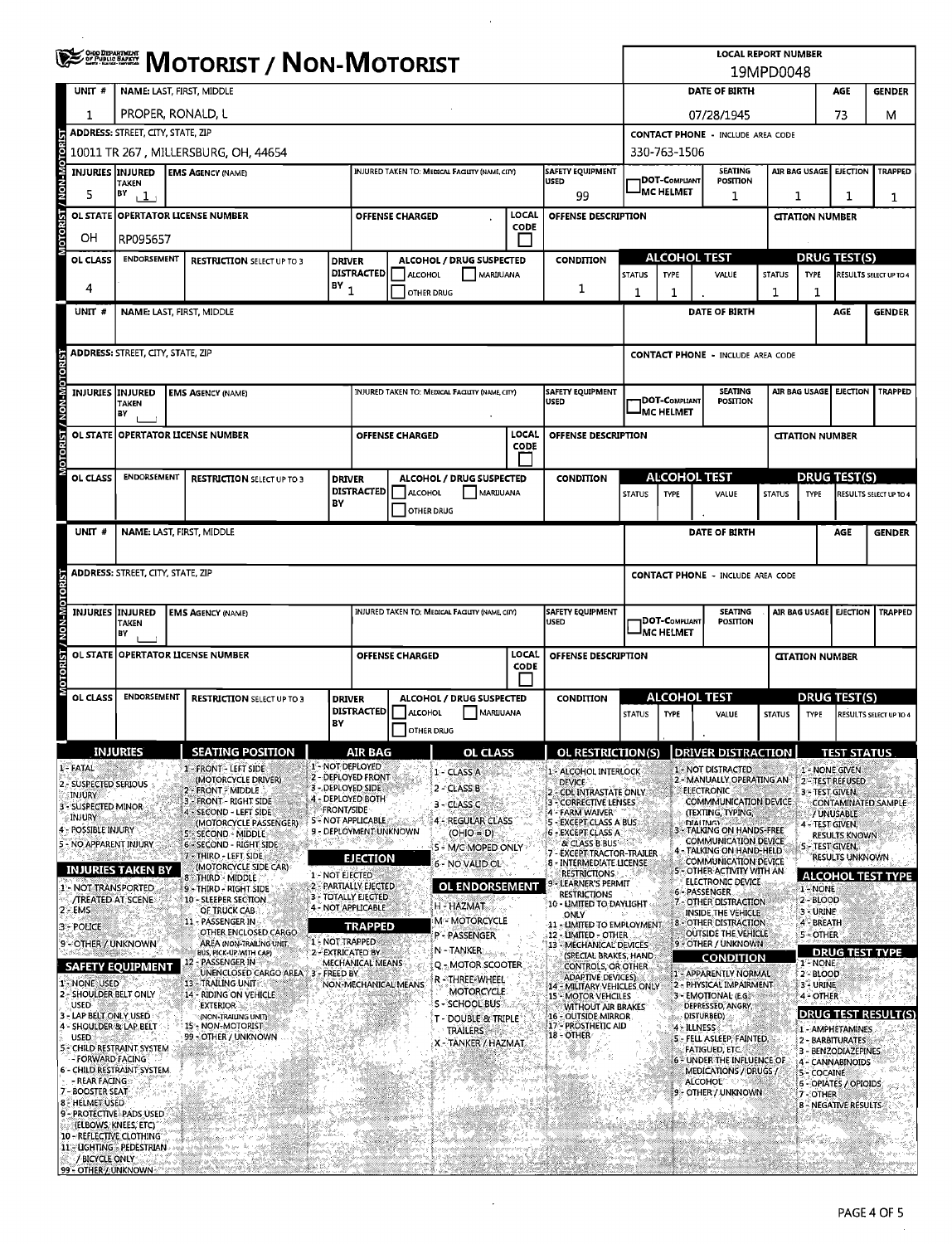|                                           |                                            |                                                                                                                                                                                                    |                  | <b>ELECTION AND ASSESS APPEARING</b>                                                                                                                                                                                                                                                                                                                                                                                                              |                                                                                                                                                                                                                                                                                                                                                                                                                                                                                                                                                                                              |                                          |                            | <b>LOCAL REPORT NUMBER</b><br>19MPD0048                                                                                                                                                                                                                                                                                                                                                             |                           |               |
|-------------------------------------------|--------------------------------------------|----------------------------------------------------------------------------------------------------------------------------------------------------------------------------------------------------|------------------|---------------------------------------------------------------------------------------------------------------------------------------------------------------------------------------------------------------------------------------------------------------------------------------------------------------------------------------------------------------------------------------------------------------------------------------------------|----------------------------------------------------------------------------------------------------------------------------------------------------------------------------------------------------------------------------------------------------------------------------------------------------------------------------------------------------------------------------------------------------------------------------------------------------------------------------------------------------------------------------------------------------------------------------------------------|------------------------------------------|----------------------------|-----------------------------------------------------------------------------------------------------------------------------------------------------------------------------------------------------------------------------------------------------------------------------------------------------------------------------------------------------------------------------------------------------|---------------------------|---------------|
| UNIT <sup>#</sup>                         |                                            | NAME: LAST, FIRST, MIDDLE                                                                                                                                                                          |                  |                                                                                                                                                                                                                                                                                                                                                                                                                                                   |                                                                                                                                                                                                                                                                                                                                                                                                                                                                                                                                                                                              |                                          | DATE OF BIRTH              |                                                                                                                                                                                                                                                                                                                                                                                                     | AGE                       | <b>GENDER</b> |
|                                           | <b>ADDRESS: STREET, CITY, STATE, ZIP</b>   |                                                                                                                                                                                                    |                  |                                                                                                                                                                                                                                                                                                                                                                                                                                                   |                                                                                                                                                                                                                                                                                                                                                                                                                                                                                                                                                                                              | <b>CONTACT PHONE - INCLUDE AREA CODE</b> |                            |                                                                                                                                                                                                                                                                                                                                                                                                     |                           |               |
|                                           | <b>INJURIES INJURED</b><br>TAKEN<br>В٧     | <b>EMS AGENCY (NAME)</b>                                                                                                                                                                           |                  | INJURED TAKEN TO: MEDICAL FACUTY (NAME, CITY)                                                                                                                                                                                                                                                                                                                                                                                                     | <b>SAFETY EQUIPMENT</b>                                                                                                                                                                                                                                                                                                                                                                                                                                                                                                                                                                      | DOT-COMPUANT<br>MC HELMET                | <b>SEATING</b><br>POSITION | AIR BAG USAGE                                                                                                                                                                                                                                                                                                                                                                                       | EJECTION   TRAPPED        |               |
| UNIT #                                    |                                            | NAME: LAST, FIRST, MIDDLE                                                                                                                                                                          |                  |                                                                                                                                                                                                                                                                                                                                                                                                                                                   |                                                                                                                                                                                                                                                                                                                                                                                                                                                                                                                                                                                              |                                          | DATE OF BIRTH              |                                                                                                                                                                                                                                                                                                                                                                                                     | AGE                       | <b>GENDER</b> |
|                                           | ADDRESS: STREET, CITY, STATE, ZIP          |                                                                                                                                                                                                    |                  |                                                                                                                                                                                                                                                                                                                                                                                                                                                   |                                                                                                                                                                                                                                                                                                                                                                                                                                                                                                                                                                                              | <b>CONTACT PHONE - INCLUDE AREA CODE</b> |                            |                                                                                                                                                                                                                                                                                                                                                                                                     |                           |               |
|                                           | INJURIES INJURED<br><b>TAKEN</b><br>BY     | <b>EMS AGENCY (NAME)</b>                                                                                                                                                                           |                  | INJURED TAKEN TO: MEDICAL FACUTY (NAME, CITY)                                                                                                                                                                                                                                                                                                                                                                                                     | <b>SAFETY EQUIPMENT</b>                                                                                                                                                                                                                                                                                                                                                                                                                                                                                                                                                                      | DOT-COMPLIANT<br><sup>I</sup> MC HELMET  | <b>SEATING</b><br>POSITION | AIR BAG USAGE   EJECTION   TRAPPED                                                                                                                                                                                                                                                                                                                                                                  |                           |               |
| UNIT <sup>#</sup>                         |                                            | NAME: LAST, FIRST, MIDDLE                                                                                                                                                                          |                  |                                                                                                                                                                                                                                                                                                                                                                                                                                                   |                                                                                                                                                                                                                                                                                                                                                                                                                                                                                                                                                                                              |                                          | DATE OF BIRTH              |                                                                                                                                                                                                                                                                                                                                                                                                     | <b>AGE</b>                | <b>GENDER</b> |
|                                           | ADDRESS: STREET, CITY, STATE, ZIP          |                                                                                                                                                                                                    |                  |                                                                                                                                                                                                                                                                                                                                                                                                                                                   |                                                                                                                                                                                                                                                                                                                                                                                                                                                                                                                                                                                              | <b>CONTACT PHONE - INCLUDE AREA CODE</b> |                            |                                                                                                                                                                                                                                                                                                                                                                                                     |                           |               |
| <b>INJURIES</b>                           | INJURED<br>TAKEN<br>BΥ                     | <b>EMS AGENCY (NAME)</b>                                                                                                                                                                           |                  | INJURED TAKEN TO: MEDICAL FACILITY (NAME, CITY)                                                                                                                                                                                                                                                                                                                                                                                                   | SAFETY EQUIPMENT                                                                                                                                                                                                                                                                                                                                                                                                                                                                                                                                                                             | DOT-COMPUANT<br>MC HELMET                | SEATING<br>POSITION        | AIR BAG USAGE                                                                                                                                                                                                                                                                                                                                                                                       | <b>EJECTION   TRAPPED</b> |               |
| $UNIT$ #                                  |                                            | NAME: LAST, FIRST, MIDDLE                                                                                                                                                                          |                  |                                                                                                                                                                                                                                                                                                                                                                                                                                                   |                                                                                                                                                                                                                                                                                                                                                                                                                                                                                                                                                                                              |                                          | <b>DATE OF BIRTH</b>       |                                                                                                                                                                                                                                                                                                                                                                                                     | AGE<br><b>GENDER</b>      |               |
|                                           | ADDRESS: STREET, CITY, STATE, ZIP          |                                                                                                                                                                                                    |                  |                                                                                                                                                                                                                                                                                                                                                                                                                                                   |                                                                                                                                                                                                                                                                                                                                                                                                                                                                                                                                                                                              | <b>CONTACT PHONE - INCLUDE AREA CODE</b> |                            |                                                                                                                                                                                                                                                                                                                                                                                                     |                           |               |
|                                           | INJURIES INJURED<br><b>TAKEN</b><br>BΥ     | <b>EMS AGENCY (NAME)</b>                                                                                                                                                                           |                  | INJURED TAKEN TO: MEDICAL FACILITY (NAME, CITY)                                                                                                                                                                                                                                                                                                                                                                                                   | <b>SAFETY EQUIPMENT</b>                                                                                                                                                                                                                                                                                                                                                                                                                                                                                                                                                                      | DOT-COMPLIANT<br><b>IMC HELMET</b>       | SEATING<br>POSITION        | AIR BAG USAGE                                                                                                                                                                                                                                                                                                                                                                                       | <b>EJECTION   TRAPPED</b> |               |
| -91<br>$2 - EMS$<br>3 <sup>2</sup> POLICE | 44 POSSIBLE INJURY.<br>9 - OTHER / UNKNOWN | 2 - SUSPECTED SERIOUS INJURY<br>3 - SUSPECTED MINOR INJURY<br><b>5 - NO APPARENT INJURY</b><br><b>INJURED TAKEN BY</b><br>1 <sup>6</sup> NOT TRANSPORTED /<br><b>TREATED AT SCENE AND</b><br>法法的法罪 | 7 - BOOSTER SEAT | <b>VEHICLE OCCUPANT</b><br>2 - SHOULDER BELT ONLY USED<br>3 - LAP BELT ONLY USED<br>4 - SHOULDER & LAP BELT USED<br>5 - CHILD RESTRAINT SYSTEM -<br>FORWARD FACING.<br>.6 - CHILD RESTRAINT SYSTEM -<br><b>REAR FACING</b><br>8 - HELMET USED<br>9 - PROTECTIVE PADS USED.<br>(ELBOWS, KNEES, ETC)<br>$10$ - RÈFLÉCTIVE CLOTHING.<br>11 - LIGHTING - PEDESTRIAN<br><b>EXAMINATION AND ACCOUNT ACCOUNT ACCOUNT ACCOUNT</b><br>99 - OTHER / UNKNOWN | 2 - FRONT - MIDDLE<br>3 - FRONT - RIGHT SIDE<br>4 - SECOND - LEFT SIDE<br>(MOTORCYCLE PASSENGER)<br>5 - SECOND - MIDDLE<br>6 - SECOND - RIGHT SIDE<br>7 - THIRD - LEET SIDE<br>(MOTORCYCLE SIDE CAR)<br>8 - THIRD - MIDDLE<br>9 - THIRD - RIGHT SIDE.<br>10 - SLEEPER SECTION OF TRUCK CAB<br>11 - PASSENGER IN OTHER ENCLOSED<br>CARGO AREA (NON-TRAILING UNIT)<br>SUCH AS A BUS, PICK-UP WITH CAP)<br>12 - PASSENGERIN UNENCLOSED<br><b>CARGO AREA</b><br>13 - TRAILING UNITY AND A<br>14 - RIDING ON VEHICLE EXTERIOR<br>(NON-TRAILING UNIT)<br>15 - NON-MOTORIST<br>99 - OTHER / UNKNOWN |                                          | 1 - NOT EJECTED            | 2 - DEPLOYED FRONT<br>3 - DEPLOYED SIDE<br>4 - DEPLOYED BOTH<br><b>FRONT/SIDE</b><br><b>5 - NOT APPLICABLE</b><br>9 - DEPLOYMENT UNKNOWN<br><u>PANG MERRY PENGE</u><br><b>EJECTION</b><br>2 - PARTIALLY EJECTED<br>3 - TOTALLY EJECTED<br>4 - NOT APPLICABLE<br><b>TRAPPED</b><br>1 - NOT TRAPPED<br>2 - EXTRICATED BY<br>MECHANICAL MEANS<br>$3 - F$ REED BY $\sim$<br><b>NON-MECHANICAL MEANS</b> |                           |               |
|                                           | NAME: LAST, FIRST, MIDDLE                  |                                                                                                                                                                                                    |                  |                                                                                                                                                                                                                                                                                                                                                                                                                                                   |                                                                                                                                                                                                                                                                                                                                                                                                                                                                                                                                                                                              |                                          | DATE OF BIRTH              |                                                                                                                                                                                                                                                                                                                                                                                                     | AGE                       | <b>GENDER</b> |
|                                           |                                            | ADDRESS: STREET, CITY, STATE, ZIP                                                                                                                                                                  |                  |                                                                                                                                                                                                                                                                                                                                                                                                                                                   |                                                                                                                                                                                                                                                                                                                                                                                                                                                                                                                                                                                              | <b>CONTACT PHONE - INCLUDE AREA CODE</b> |                            |                                                                                                                                                                                                                                                                                                                                                                                                     |                           |               |
|                                           | NAME: LAST, FIRST, MIDDLE                  |                                                                                                                                                                                                    |                  |                                                                                                                                                                                                                                                                                                                                                                                                                                                   |                                                                                                                                                                                                                                                                                                                                                                                                                                                                                                                                                                                              |                                          | DATE OF BIRTH              |                                                                                                                                                                                                                                                                                                                                                                                                     | AGE                       | <b>GENDER</b> |
|                                           |                                            | ADDRESS: STREET, CITY, STATE, ZIP                                                                                                                                                                  |                  |                                                                                                                                                                                                                                                                                                                                                                                                                                                   |                                                                                                                                                                                                                                                                                                                                                                                                                                                                                                                                                                                              | <b>CONTACT PHONE - INCLUDE AREA CODE</b> |                            |                                                                                                                                                                                                                                                                                                                                                                                                     |                           |               |
|                                           |                                            |                                                                                                                                                                                                    |                  |                                                                                                                                                                                                                                                                                                                                                                                                                                                   |                                                                                                                                                                                                                                                                                                                                                                                                                                                                                                                                                                                              |                                          |                            |                                                                                                                                                                                                                                                                                                                                                                                                     |                           | <b>GENDER</b> |

 $\sim 10^6$ 

 $\mathcal{L}^{\mathcal{L}}$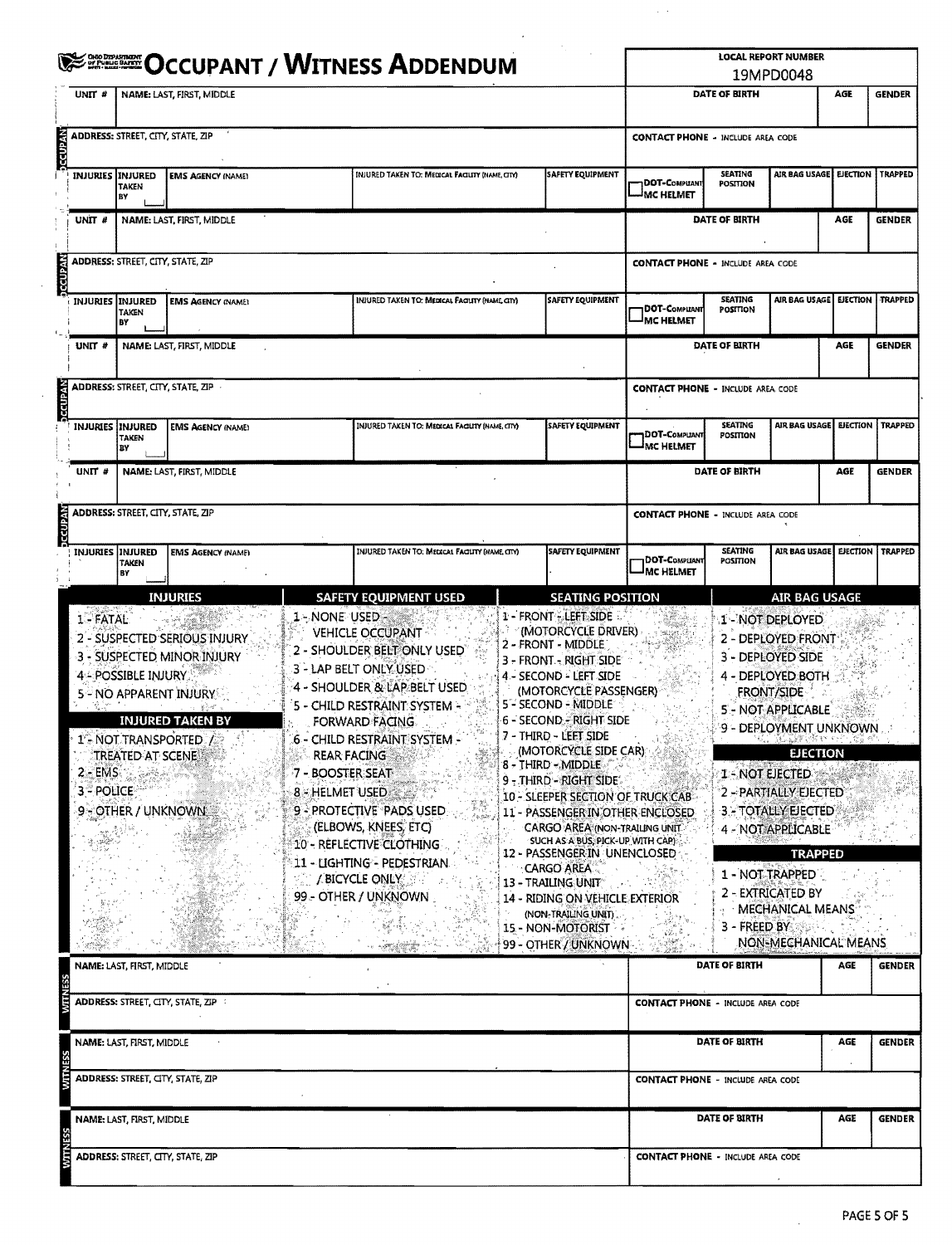**OHIO TRAFFIC ACaDENT· OH2 NARRATIVE** 

| LOCAL REPORT NUMBER<br><b>19MPD0048</b> | REPORTING AGENCY<br>Millersburg | <b>DATE OF CRASH</b><br>01/10/2019 |
|-----------------------------------------|---------------------------------|------------------------------------|
| IN COUNTY OF                            | ACCIDENT LOCATION               |                                    |
| <b>Holmes County</b>                    | <b>Private Property</b>         |                                    |

| <b>OFFICERS SIGNATURE</b> | <b>BADGE NO.</b>        |
|---------------------------|-------------------------|
|                           | $\overline{AB}$<br>ו טו |

t,